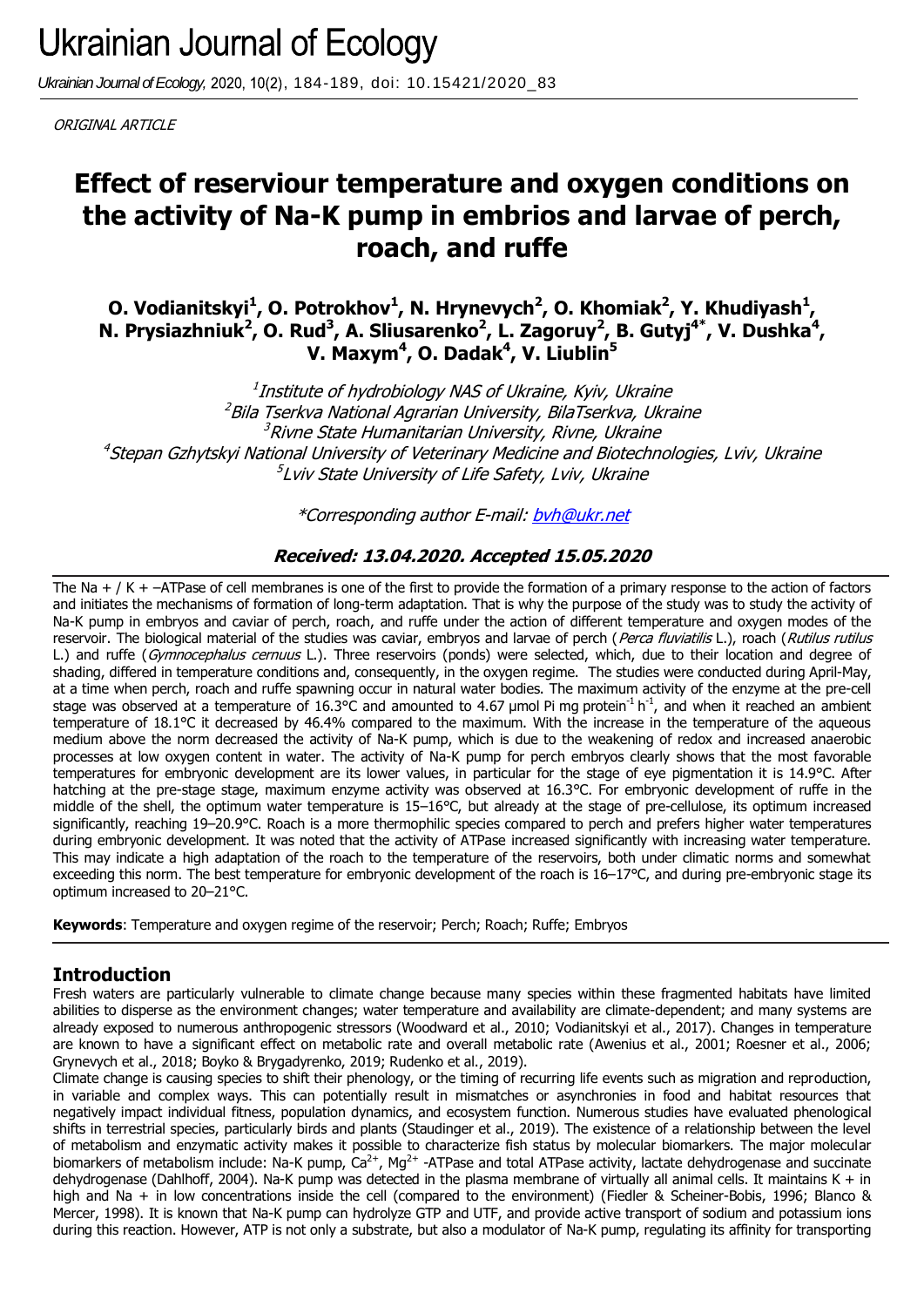cations. Other nucleotides are not capable of modulating affinity for transporting ions, although their hydrolysis also leads to active transport (Blanco & Mercer, 1998; van der Meer et al., 2005; Poulsen et al., 2010). It should be emphasized that both the level of temperature changes and the speed of their changes are important for the normal course of exchange processes. A sharp decrease in temperature can lead to a slowdown in metabolic processes that can no longer ensure the normal course of life. The opposite significant increase in temperature can cause such an acceleration in the intensity of metabolic processes, which is difficult or impossible to provide with oxygen (Gracey et al., 2001; Jezek & Hlavata, 2005; Roesner et al., 2006). Therefore, poikilothermic animals have mechanisms to control the intensity of metabolic processes, and, first of all, due to enzymatic regulation (Awenius et al., 2001).

The most noticeable changes in enzymatic activity are found in fish at embryonic and early post-embryonic stages of development (Awenius et al., 2001). The enzyme plays a key role in the implementation of numerous cellular functions and processes related to ionic gradients (Souza et al., 2000; Woo et al., 2000; Therien & Blostein 2000). In the case of temperature adaptation, changes in the function of cell membranes can play an important role. The role of Na-K pump in this case can be crucial not only in maintaining the structural integrity of membranes, but also in ensuring their functional status, above all, ion exchange. This enzyme participates in the processes of osmotic and ionic regulation, provides active transport. It is embedded in the outer plasma membrane of the cell, providing the transfer of Na  $+$  and K  $+$  ions against their concentration gradient. In addition, Na-K pump can regulate the transport of various metabolites, including sugars and amino acids across the cell membrane (Vodianitskyi et al., 2017). It is known that the Na-K pump of cell membranes is one of the first to provide the formation of a primary response to the action of factors and initiates the mechanisms of formation of long-term adaptation.

The purpose of the study was to study the activity of Na-K pump in embryos and fish primates (perch, roach, ruffe) under the action of different temperature and oxygen modes of the reservoir.

### **Materials and Methods**

The biological material of the studies was caviar, embryos and larvae of perch (Perca fluviatilis L.), roach (Rutilus rutilus L.), and ruffe (Gymnocephalus cernuus L.). Three reservoirs (ponds) were selected, which, due to their location and degree of shading, differed in temperature conditions and, consequently, in the oxygen regime. The water temperature was measured with a mercury thermometer during the day at 4, 12, and 20 h and as the embryonic stages of development of the experimental fish have passed. The dissolved oxygen content was measured at four o'clock in the morning by the Winkler method (Romanenko, 2006). All experimental reservoirs were filled with water from the river Ros, which was characterized by the following hydrochemical parameters: O<sub>2</sub> – 8.4–9.7 mg/dm<sup>3</sup>, pH – 8.3, hardness – 6.1 mg-eq/dm<sup>3</sup>, Ca<sup>2+</sup> – 3.3 mg-eq/dm<sup>3</sup>, Mg<sup>2+</sup> – 2.8 mg-eq/dm<sup>3</sup>, Cl<sup>-</sup> – 0.85 mg-eq/dm3, NH<sub>4</sub> <sup>+</sup> – 0.277 mg N/dm<sup>3</sup>, NO<sub>2</sub> – 0.006 mg N/dm<sup>3</sup>, NO<sub>3</sub> – 0.080 mg N/dm<sup>3</sup>, PO<sub>4</sub><sup>3–</sup> 0.062 mg P/dm<sup>3</sup>, PO – 8.0 mg  $O/dm<sup>3</sup>$ , BO – 18.48 mg  $O/dm<sup>3</sup>$ . The studies were conducted during April-May, at a time when perch, roach and ruffe spawning occur in natural water bodies. Fertilized spawn of experimental fish species was placed in mesh containers (Cont. = 169 cm<sup>2</sup>) in the reservoir. Caviar of all fish species was selected from three different females and placed in ponds in three replicates. The average number of eggs in each mesh container reached 100-150 eggs. Upon reaching the certain stages of caviar development: the end of gastrulation, lens primordium, and eyes pigmentation it was selected and frozen in the freezer at –18°С.

The activity of Na, K-activated, Mg-dependent ATPase (KF 3.6.1.4) was determined by the increase of inorganic phosphorus content in the incubation medium according to the method of M.N. Kondrashova and others (Asatiani, 1965; Kondrashova et al., 1965). The incubation environment (1 cm<sup>3</sup> solution) contained 100 μmol of NaCl, 20 μmol of KCl, 5 μmol of MgCl<sub>2</sub>, 50 μmol of Tris – HCl (pH 7.4). To the environment was added 0.1 cm<sup>3</sup> of 3 molar ATPase Na<sub>2</sub> solution on 50 molar Tris-HCl buffer (pH 7.4). ATPase activity was expressed as µmol Pi mg protein<sup>-1</sup> h<sup>-1</sup>

### **Results and Discussion**

Studies have been conducted on the embryos and caviar of perch, as a typical aboriginal fish species in our reservoirs. In the early stages of development (end of gastrulation) the maximum activity of Na-K pump was fixed at 10.2°C and amounted to 3.11 µmol Pi mg protein<sup>-1</sup> h<sup>-1</sup> (Figure 1A). Further, with the subsequent increase in ambient temperature by only 0.2°C the enzyme activity decreased by 47%, but already at a temperature of 11.2°C it again increased to 2.9 µmol Pi mg protein<sup>-1</sup> h<sup>-1</sup>n, which is 6.7% less than with the maximum. At the stage of development (Figure 1B), a similar tendency, which we saw in the previous stage of development, remains: with increasing water temperature the enzyme activity decreases. The maximum activity of Na-K pump in the lens primordium stage was observed at a minimum water temperature of 8.7°C and amounted to 5.00 µmol Pi mg protein<sup>-1</sup> h<sup>-1</sup>. Already with a decrease in the temperature of the aqueous medium by only 0.1°C, there was a tendency to decrease the activity of the enzyme by 7.2%, and its activity level was 4.64 µmol Pi mg protein<sup>-1</sup> h<sup>-1</sup>. The minimum activity was recorded at a temperature of 9.1°C-4.23 µmol Pi mg protein<sup>-1</sup> h<sup>-1</sup>, which is 15.4% less than the maximum.

The pattern described in the previous two stages is also characteristic of the stage of eye pigmentation, but the overall activity at this stage of development was significantly lower. In Fig. 1B clearly shows that with increasing water temperature enzyme activity decreases. Maximum activity was observed at 14.9 $^{\circ}$ C, which was 0.92 µmol Pi mg protein<sup>-1</sup> h<sup>-1</sup>, and a minimum of 0.86 µmol Pi mg protein<sup>-1</sup> h<sup>-1</sup> was at 15.7°C, which is 6.5% less than compared to with the maximum. According to the activity of Na-K pump for perch embryos it can be judged that the most favorable temperatures for embryonic development are its lower values, in particular, for the stage of eye pigmentation is 14.9°C.

After hatching at the stage of premolarization, the water temperature in the studied reservoirs significantly increased to 16.3– 18.1°C, which also significantly affected the activity of the enzyme in embryonic tissues. It was also noted that during the embryonic and early post-embryonic development, the same inverse relationship was maintained between water temperature and Na-K pump activity. Since perch is a spring-spawning species of fish and embryonic development occurs at relatively low temperatures, we did not observe any problems with the oxygen regime during all the studies, its concentration was in the range of 5.0–11.6 mg/dm<sup>3</sup>. The maximum activity of the enzyme at the pre-cell stage was observed at a temperature of 16.3°C and amounted to 4.67 µmol Pi mg protein<sup>-1</sup> h<sup>-1</sup>, and when it reached an ambient temperature of 18.1°C it decreased by 46.4% compared to the maximum.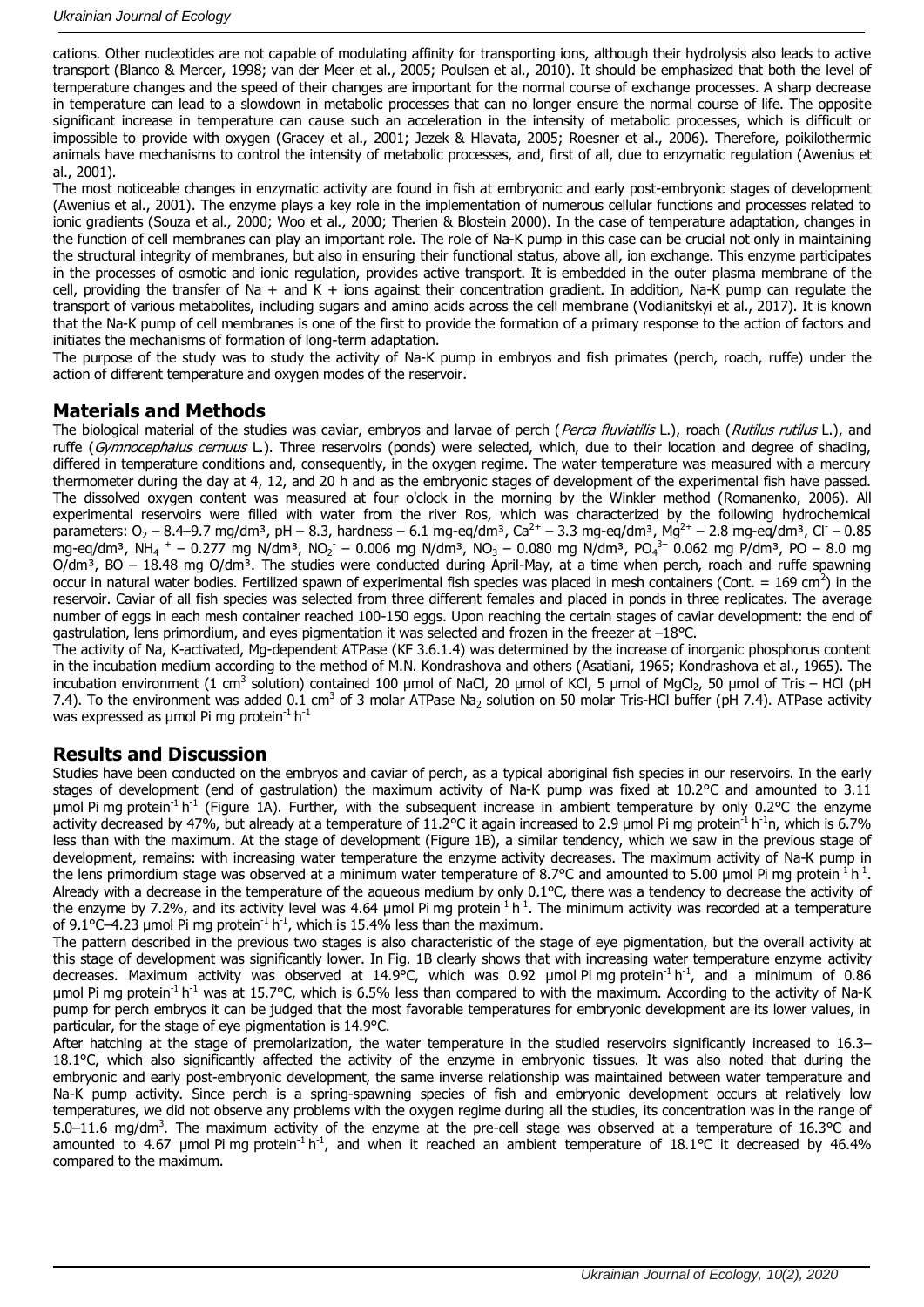

**Figure 1.** Changes in the activity of Na-K pump in caviar and embryos of perch under the influence of water temperature. A -End of gastrulation, B - Lens primordium, C – Eyes Pigmentation of the eyes, D – Forebrain development.

Because roach is a more thermophilic species of fish than perch, it is characterized by significantly higher water temperatures during embryonic development, which can fluctuate within a rather wide range of 14–21°C.

At the end of gastrulation stage (Figure 2A), a pattern was observed that with increasing temperature, Na-K pump activity increased significantly. Its minimum activity was recorded at a temperature of 16.9°C and amounted to 2.84 µmol Pi mg protein<sup>-1</sup> h<sup>-1</sup>. Further, with increasing water temperature to 18°C, it tended to increase by 5.3%. Already at 18.5°C, enzyme activity reached its maximum (3.46 µmol Pi mg protein<sup>-1</sup> h<sup>-1</sup>), which is 17.9% higher than the minimum. This indicates that gambling embryos feel better at higher temperatures from the study range, but at lower values, development is within normal limits.

During the next stage of development – lens primordium formation, the temperature in the studied reservoirs slightly (by 1.5– 2.0°C) decreased. However, despite this, the pattern that was characteristic of the previous stage of development, in this case remains. The minimum activity of Na-K pump was at 15°C and amounted to 1.59 µmol Pi mg protein<sup>-1</sup> h<sup>-1</sup>. With the subsequent increase in water temperature by 1.2°C, it increased by 37.1%. The maximum enzyme activity was observed at 16.9°C, namely 3.18 mg P/h  $\times$  mg protein, which is 50% more than the minimum. The stage of development of roach (eye pigmentation) also took place with a general decrease in water temperature to 14.4–14.8°C, which, in turn, affected the enzyme activity (Figure 2B). Clearly, in the absence of differences in water temperature in different reservoirs, the activity of ATPase in embryos was almost at the same level. The minimum activity of Na-K pump at a temperature of 14.7°C was lower than at a temperature of 14.4 °C by only 6.9% and these differences were not significant.

During the hatching of melanomacrophage centers from the shell, the temperature in the reservoirs significantly increased to 19.6– 20.9°C, which, as well as the loss of the shell and perivitellin fluid, significantly influenced the increase of enzyme activity. In addition, this stage of development is characterized by the preservation of a similar pattern of changes in the activity of ATPase, depending on the temperature of the aquatic environment, which we observed in the previous stages of embryonic development of roach. Its minimum activity was recorded at 19.6°C, which amounted to 8.94 µmol Pi mg protein $^1$ h $^1$ , and its maximum activity at 20.9°C was 15.63 µmol Pi mg protein<sup>-1</sup> h<sup>-1</sup>, which is 42.8% more than the minimum.

Based on our own studies on the activity of Na-K pump in embryos and melanomacrophage centers, it can be observed that it increases significantly with increasing water temperature. This may indicate a good adaptation of the roach to the temperature regime of the reservoirs, both under climatic norms and somewhat exceeding this norm. The best temperature for embryonic development of the roach is 16–17°C, and at its pre-stage stage its optimum increased to 20–21°C.

Changes in the activity of Na-K pump were performed depending on the ambient temperature of embryos and ruffe primers. The results of our own studies showed that in the early stages of embryo development – the end of gastrulation there was a clear tendency to increase the activity of the enzyme with increasing temperature, although there were no sharp jumps (Figure 3A). The minimum activity was recorded at 13.6°C, which was 4.54 µmol Pi mg protein<sup>-1</sup> h<sup>-1</sup>, and the maximum was observed at 14.5°C and it was 5.02 µmol Pi mg protein<sup>-1</sup> h<sup>-1</sup>, which was by 9.6% more compared to the minimum. This indicates that higher temperatures from the studied range are preferable for embryonic ruffe development.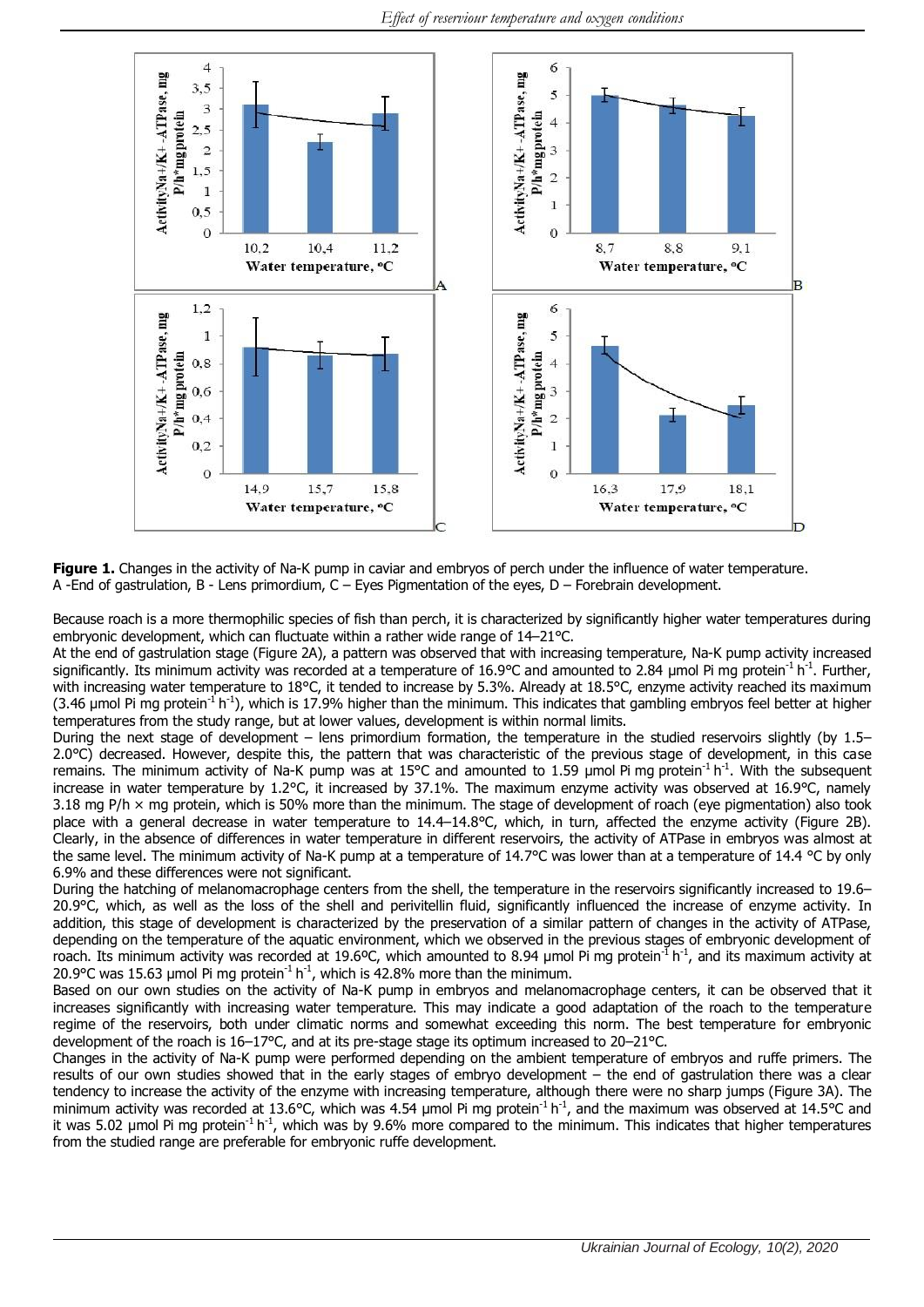

**Figure 2.** Changes in the activity of Na-K pump in roach caviar and melanomacrophage centers under the influence of water temperature. A - end of gastrulation, B – lens primordium, B – eyes pigmentation, D – forebrain development.

During the transition to the lens primordium formation there was a significant increase in water temperature in the studied reservoirs up to 16.3–18.8°С, which is what Na-K pump reacted with the change of its activity (Figure 3B). At this time observed a sharp decrease in the activity of the enzyme with a significant increase in ambient temperature. Its maximum activity was recorded at 16.3°C and amounted to 1.52 µmol Pi mg protein<sup>-1</sup> h<sup>-1</sup>, and the minimum activity at 18.8°C was 0.88 µmol Pi mg protein<sup>-1</sup> h<sup>-1</sup>, which was by 42.0% less compared to the maximum. This indicates that there is a narrow corridor of optimal temperature for ruffe embryos, and when exiting the body, the body tries to adapt to the unfavorable environment, reducing the activity of Na-K pump. During the pre-stage stage, the temperature in the reservoirs increased. However, at this stage of development, the body of the ruffe felt more comfortable, as evidenced by the consistently high activity of Na-K pump at all tested water temperatures from 19.4 to 21.3°C. An increase in enzyme activity was observed at a temperature of 20.9°С and reached its maximum –8.82 μmol Pi mg protein<sup>-1</sup> h<sup>-1</sup>. Further, it fell slightly and stood at 21.3°C - 7.64 μmol Pi mg protein<sup>-1</sup> h<sup>-1</sup>, which was by 13.3% less than the maximum.





**Figure 3.** Changes in Na-K pump activity in caviar and ruffe melanomacrophage centers under the influence of water temperature. A -end of gastrulation,  $B -$  lens primordium,  $C -$  forebrain developmnet.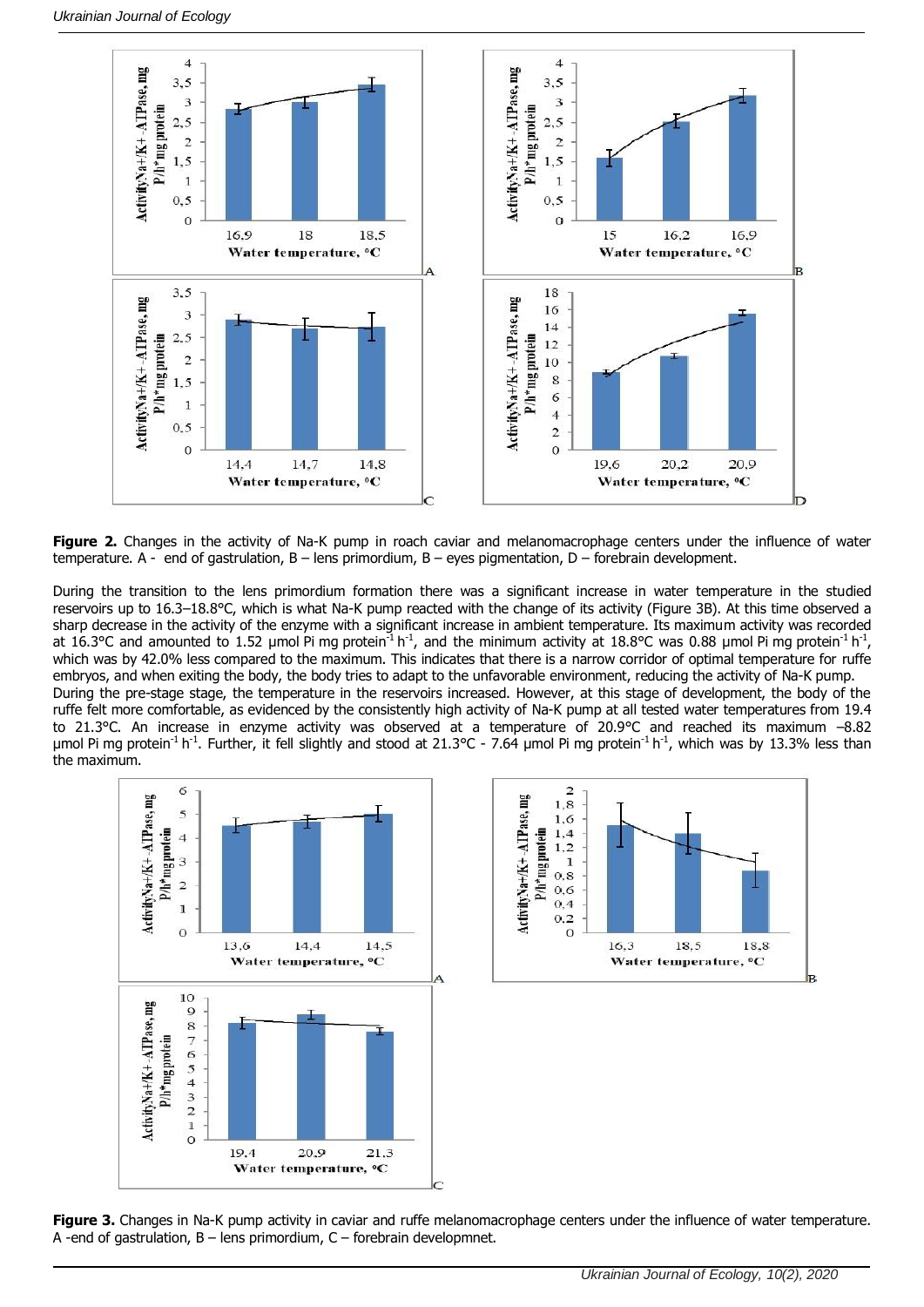# **Conclusion**

Therefore, the results of our studies on the activity of key enzymes of energy and plastic exchange showed that with increasing the temperature of the aqueous medium above normal decreased activity of Na-K pump, which is due to the weakening of redox and increased anaerobic processes in low oxygen content. Since the embryonic development of perch occurs at relatively low temperatures, we did not observe any problems with the oxygen regime during all the studies, its concentration was in the range of 5.0–11.6 mg/dm<sup>3</sup>. The activity of Na+/K+ -ATPhase for perch embryos clearly shows that the most favorable temperatures for embryonic development are its lower values, in particular for the stage of eye pigmentation it is 14.9°C. After hatching at the prestage stage, maximum enzyme activity was observed at 16.3°C. For embryonic development of ruffe in the middle of the shell, the optimum water temperature is 15–16°C, but already at the stage of pre-cellulose, its optimum increased significantly, reaching 19– 20.9°C. Roach is a more thermophilic species of fish compared to perch, which is characterized by significantly higher water temperatures during embryonic development. It was noted that the activity of ATPase increased significantly with increasing water temperature. This may indicate a high adaptation of the roach to the temperature of the reservoirs, both under climatic norms and somewhat exceeding this norm. The best temperature for embryonic development of the roach is 16–17°C, and for the pre-stage the optimum is 20–21°C.

## **References**

Asatiani, V.S. (1965). Novye metody biohimicheskoj fotometrii. Moscow: Nauka (in Russian).

Awenius, C., Hankeln, T., & Burmester, T. (2001). Neuroglobins from the zebrafish Danio rerio and the pufferfish Tetraodon nigroviridis. Bichem. Biophys. Res. Commun., 287, 418–421. doi: 10.1006/bbrc.2001.5614

Blanco, G., & Mercer, R.W. (1998). Isozymes of the Na-K-ATPase: heterogeneity in structure, diversity in function. Am J Physiol Renal Physiol., 275(5), F633–F650, doi: 10.1152/ajprenal.1998.275.5.F633.

Boyko, O.O., & Brygadyrenko, V.V. (2019). Nematocidial activity of aqueous solutions of plants of the families Cupressaceae, Rosaceae, Asteraceae, Fabaceae, Cannabaceae and Apiaceae. Biosystems Diversity, 27(3), 227–232. doi: 10.15421/011931

Dahlhoff, E.P. (2004). Biochemical indicators of stress and metabolism: applications for marine ecological studies. Annu. Rev. Physiol., 66, 183–207. doi: 10.1146/annurev.physiol.66.032102.114509

Fiedler, B., & Scheiner-Bobis, G. (1996). Transmembrane Topology of α and β Subunits of Na+, K+-ATPase Derived from β-Galactosidase Fusion Proteins Expressed in Yeast. J. Biol. Chem., 271, 29312–29320. doi: 10.1074/jbc.271.46.29312

Gracey, A.Y., Troll, J.V., & Somero, G.N. (2001). Hypoxia-induced gene expression profiling in the euryoxic fish Gillichthys mirabilis. Proc. Natl. Acad. Sci. USA., 98, 1993–1998. doi: 10.1073/pnas.98.4.1993.

Grynevych, N., Sliusarenko, A., Dyman, T., Sliusarenko, S., Gutyj, B., Kukhtyn, M., Hunchak, V. & Kushnir, V. (2018). Etiology and histopathological alterations in some body organs of juvenile rainbow trout Oncorhynchus mykiss (Walbaum, 1792) at nitrite poisoning. Ukrainian Journal of Ecology, 8(1), 402–408. doi: 10.15421/2018\_228

Jezek, P., & Hlavata, L. (2005). Mitochondria in homeostasis of reactive oxygen species in cell, tissues, and organism. Int. J. Biochem. Cell Biol., 37, 2478–2503. doi: 10.1016/j.biocel.2005.05.013

Kondrashova, M.N., Lesogorova, M.N., & Shnol', S.Je. (1965). Metod opredelenija neorganіchnogo fosfora po spektram pogloshhenija v ul'trafiolete. Biohimija, 30(3), 567–572 (in Russian).

Poulsen, H., Khandelia, H., Morth, J.P., Bublitz, M., Mouritsen, O.G., Egebjerg, J., & Nissen, P. (2010). Neurological disease mutations compromise a C-terminal ion pathway in the Na+/K+-ATPase. Nature, 467, 99–102. doi: 10.1038/nature09309

Roesner, A., Hankeln, T., & Burmester, T. (2006). Hypoxia induces a complex response of globin expression in zebrafish (Danio rerio). J Exp Biol., 209(11), 2129–2137. doi: 10.1242/jeb.02243

Roesner, A., Hankeln, T., & Burmester, T. (2006). Hypoxia induces a complex response of globin expression in zebrafish (Danio rerio). The Journal of Experimental Biology. Published by The Company of Biologists, 209, 2129–2137. doi: 10.1242/jeb.02243

Romanenko, V.D. (2006). Metody hidroekolohichnykh doslidzhen poverkhnevykh vod. K., 248–251 (in Ukrainian).

Rudenko, O. P., Paranjak, R. P., Kovalchuk, N. A., Kit, L. P., Hradovych, N. I., Gutyj, B. V., Kalyn, B. M., Sukhorska, O. P., Butsiak, A. A., Kropyvka, S. I., Petruniv, V. V., & Kovalska, L. M. (2019). Influence of seasonal factors on carp fish immune reactivity. Ukrainian Journal of Ecology, 2019, 9(3), 168–173. doi: 10.15421/2019\_726

Souza, M.M., Gross, S., Boyle, R.T. et al. (2000). Na+ / K+-ATPase inhibition during cardiac myocyte swelling: involvement of intracellular pH and Ca<sup>2+</sup>. Mol. Cell Biochem., 210(1-2), 173–183 doi: 10.1023/a:1007154412805

Staudinger, M.D., Mills, K.E., Stamieszkin, K., Record, N.R., Hudak, C.A., Allyn, A., Diamond, A., Friedland, K.D., Golet, W., Henderson, M.E., Hernandez, C.M., Huntington, T.G., Ji Rubao, Johnson, C.L., Johnson, D.S., Jordaan, A., Kocik, J., Li, Y., Liebman, M., Nichols, O.C., Pendleton, D., Richards, A., Robben, T., Thomas, A.C., Walsh, H.J., & Yakola, K. (2019). It's about time: A synthesis of changing phenology in the Gulf of Maine ecosystem. Fisheries Oceanography, 28(5), 532–566. doi: 10.1111/fog.12429 Therien, A.G., & Blostein, R. (2000). Mechanisms of sodium pump regulation. Am. J. Physiol. Cell Physiol., 279, 541–566 doi: 10.1152/ajpcell.2000.279.3.C541

van der Meer, D.L., van den Thillart, G.E., Witte, F., de Bakker, M.A., Besser, J., Richardson, M.K., Spaink, H.P., Leito, J.T., & Bagowski, C.P. (2005). Gene expression profiling of the long-term adaptive response to hypoxia in the gills of adult zebrafish. Am. J. Physiol., 289(5), 1512–1519 doi: 10.1152/ajpregu.00089.2005

Vodianitskiy, O.M., Potrokhov, O.S., & Zinkovskiy, O.G. (2017). Embryonic and Early Postembryonic Development of Carp and Activity of Enzymes of the Energy and Plastic Metabolism under Impact of Water Temperature Fluctuations. Hydrob. J., 53(1), 78– 86. doi: 10.1615/HydrobJ.v53.i1.80

Vodianitskyi, O.M., Potrokhov, O.S., Zinkovskyi, O.H., & Prychepa, M.V. (2017). Zmina aktyvnosti Na+/K+-ATFazy v embrionakh koropovykh ryb za dii riznoho temperaturnoho ta kysnevoho rezhymu vodoim. Visnyk Lvivskoho universytetu. Seriia biolohichna, 75, 14–22. (in Ukrainian) doi: 10.30970/vlubs.2017.75.02

Vodianitskyi, O.M., Potrokhov, O.S., Zinkovskyi, O.H., & Prychepa, M.V. (2017). Zmina aktyvnosti Na+/K+-ATFazy v embrionakh koropovykh ryb za dii riznoho temperaturnoho ta kysnevoho rezhymu vodoim. Visnyk Lvivskoho universytetu. Seriia biolohichna, 75, 14–22. doi: 10.30970/vlubs.2017.75.02

Woo, A.L., James, P.F., & Lingrel, J.B. (2000). Sperm motility is dependent on a unique isoform of the Na, K-ATPase. J. Biol. Chem., 275(27), 20693–20699. doi: 10.1074/jbc.M002323200